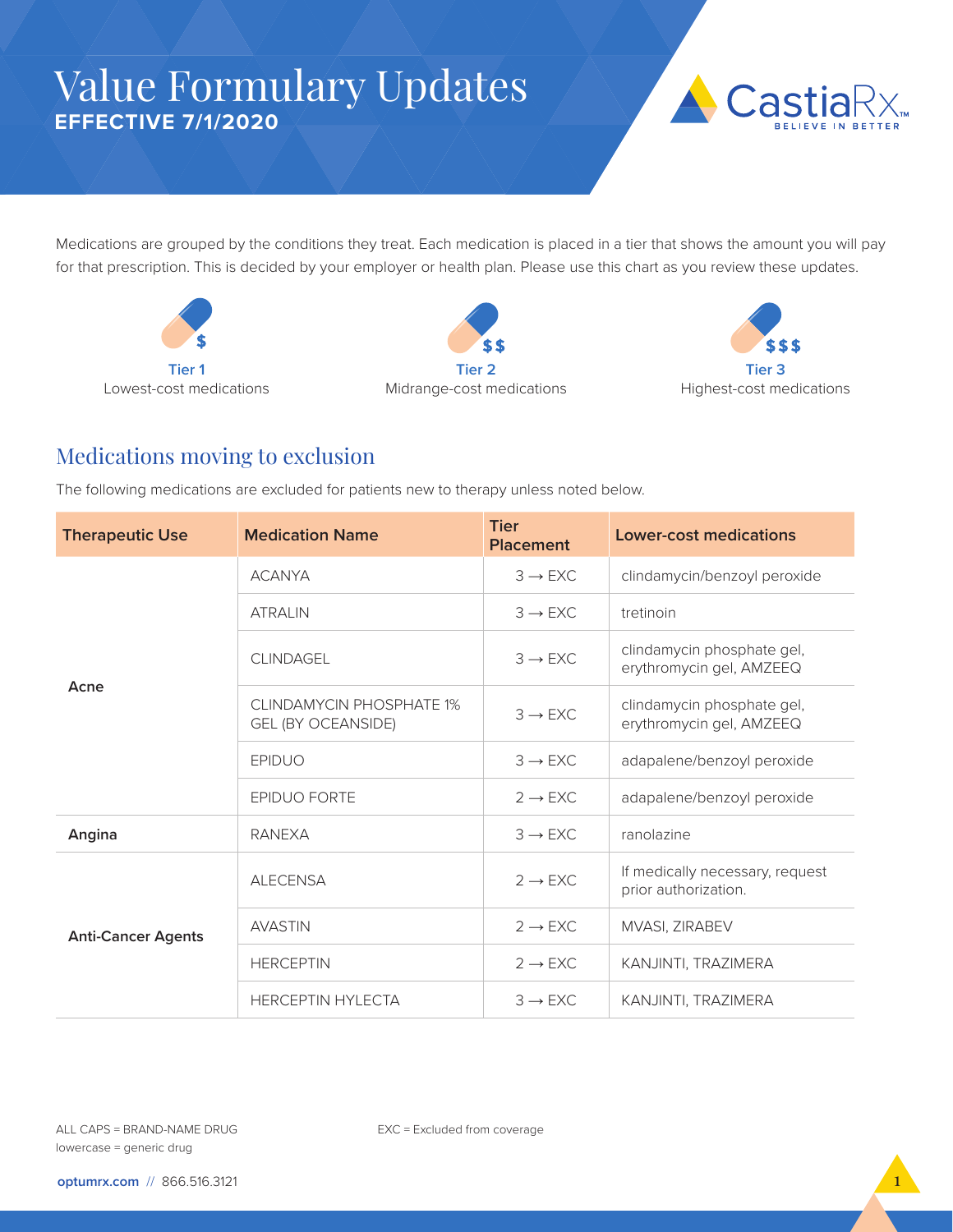| <b>Therapeutic Use</b>                          | <b>Medication Name</b>           | <b>Tier</b><br><b>Placement</b> | <b>Lower-cost medications</b>                                                        |
|-------------------------------------------------|----------------------------------|---------------------------------|--------------------------------------------------------------------------------------|
| <b>Anti-Cancer Agents</b>                       | <b>OGIVRI</b>                    | $2 \rightarrow EXC$             | KANJINTI, TRAZIMERA                                                                  |
|                                                 | RITUXAN, RITUXAN HYCELA          | $2 \rightarrow EXC$             | <b>RUXIENCE</b>                                                                      |
|                                                 | <b>TARGRETIN CAPSULES</b>        | $3 \rightarrow EXC$             | bexarotene                                                                           |
|                                                 | <b>TRELSTAR</b>                  | $3 \rightarrow EXC$             | ELIGARD, FIRMAGON                                                                    |
|                                                 | <b>TRUXIMA</b>                   | $2 \rightarrow EXC$             | <b>RUXIENCE</b>                                                                      |
| Antihypertensive<br><b>Agents</b>               | <b>TOPROL XL</b>                 | $3 \rightarrow EXC$             | metoprolol ER                                                                        |
| <b>Anti-Infective Agents</b>                    | <b>NOXAFIL TABLETS</b>           | $3 \rightarrow EXC$             | posaconazole                                                                         |
|                                                 | <b>XIMINO</b>                    | $3 \rightarrow EXC$             | minocycline ER                                                                       |
| <b>Anti-Infective Agents,</b><br><b>Topical</b> | <b>ZOVIRAX OINTMENT</b>          | $3 \rightarrow EXC$             | acyclovir                                                                            |
| <b>Anti-Migraine Agents</b>                     | <b>TREXIMET</b>                  | $3 \rightarrow EXC$             | sumatriptan-naproxen                                                                 |
| <b>Anti-Nausea Agents</b>                       | TRANSDERM-SCOP                   | $3 \rightarrow EXC$             | scopolamine disc                                                                     |
| Antiparkinsonism<br>Agents                      | <b>ZELAPAR</b>                   | $3 \rightarrow EXC$             | rasagiline, selegiline                                                               |
|                                                 | BUDESONIDE-FORMOTEROL<br>160-4.5 | $3 \rightarrow EXC$             | ADVAIR HFA, BREO ELLIPTA,<br>DULERA, SYMBICORT<br>Excluded for existing patients and |
| <b>Asthma And Chronic</b><br>Obstructive        |                                  |                                 | patients new to therapy                                                              |
| <b>Pulmonary Disease</b><br>(COPD)              | BUDESONIDE-FORMOTEROL<br>80-4.5  | $3 \rightarrow EXC$             | ADVAIR HFA, BREO ELLIPTA,<br>DULERA, SYMBICORT                                       |
|                                                 |                                  |                                 | Excluded for existing patients and<br>patients new to therapy                        |
| Autoimmune                                      | <b>FIRAZYR</b>                   | $3 \rightarrow EXC$             | icatibant                                                                            |
| <b>Endocrine Agents</b>                         | <b>AVEED</b>                     | $3 \rightarrow EXC$             | testosterone cypionate,<br>testosterone enanthate                                    |
|                                                 | <b>KORLYM</b>                    | $3 \rightarrow EXC$             | ketoconazole, LYSODREN,<br><b>SIGNIFOR</b>                                           |
|                                                 | SUPPRELIN LA                     | $3 \rightarrow EXC$             | LUPRON DEPOT-PED,<br><b>TRIPTODUR</b>                                                |

EXC = Excluded from coverage